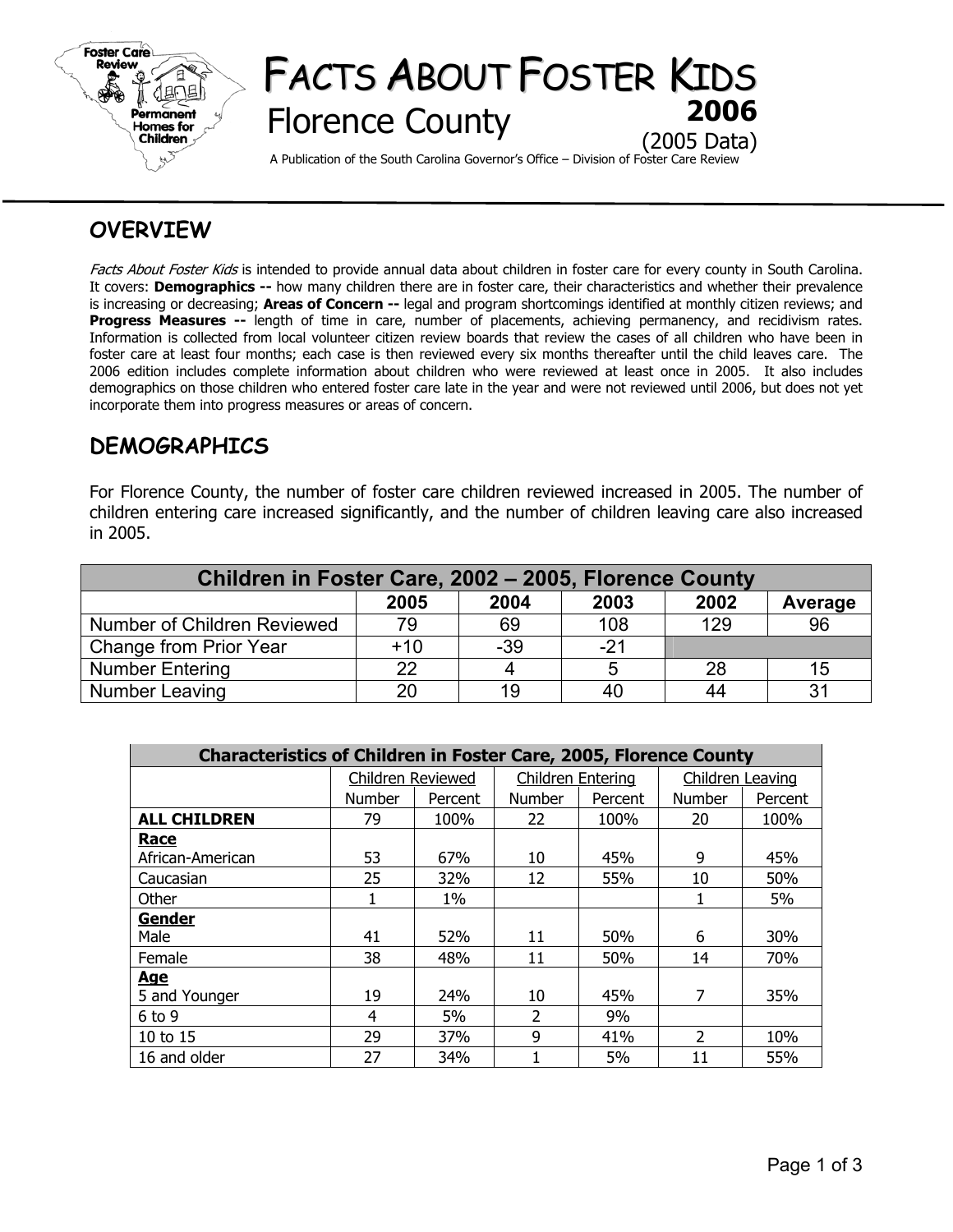## **AREAS OF CONCERN**

In 2005, Review Board members held 10 meetings and 122 reviews. Of the 122 reviews held, 70 (57%) had at least one area of concern cited by the local Review Board. The most often cited legal violation was No Timely Merits Hearing. The failure to hold permanency planning hearings according to time frames outlined by state and federal law unnecessarily lengthens the time children remain in foster care. The most often cited program violation was No current/Incomplete Case Plan.

| Frequently Cited Areas of Concern, 2002 - 2005, Florence County |            |                  |      |            |  |
|-----------------------------------------------------------------|------------|------------------|------|------------|--|
|                                                                 | 2005       | 2004             | 2003 | 2002       |  |
| Legal:                                                          |            |                  |      |            |  |
| No Timely Permanency Plan Hearing                               | 14         | 28               | 33   | 26         |  |
| No Timely Probable Cause Hearing                                |            | 2                | 3    | $\Omega$   |  |
| No Timely Merits Hearing                                        |            | 6                | 9    | 16         |  |
| No Face to Face Contact                                         |            | 4                | 4    | 12         |  |
| No Court Order at Review/Non-Compliance w/Court Order           | 2          | 0                | 6    | 9          |  |
| No Thorough Adoption Assessment/Specific Child Recruitment      |            | $\Omega$         | 0    | 13         |  |
| <b>Other Statutory Violations</b>                               |            | 22               | 11   | 29         |  |
| Program:                                                        |            |                  |      |            |  |
| No Progress Report                                              | 10         | 15               | 16   | 23         |  |
| Lack of Progress Permanency Plan                                | 9          | 11               | 8    | 12         |  |
| No Current/Incomplete/Inappropriate Case Plan                   | 20         | 9                | 16   | 27         |  |
| <b>Interested Parties Not Invited</b>                           | 3          |                  | 11   | 5          |  |
| No Timely FCRB Hearing                                          | 5          | $\boldsymbol{0}$ |      | 6          |  |
| No Advance Packet                                               |            | フ                | 5    | 14         |  |
| Other Policy/Procedure Issues                                   | 17         | 4                |      | 11         |  |
| TOTAL                                                           | 126        | 104              | 124  | 203        |  |
| <b>Percent of Reviews with Areas of Concern</b>                 | <b>57%</b> | 61%              | 45%  | <b>58%</b> |  |

## **PROGRESS MEASURES**

Four main indicators are used to measure progress towards better outcomes for children in foster care. For each, comparison data for the previous four years are provided.

### **LENGTH OF TIME IN CARE:**

The longer a child is away from their home or a nurturing family environment, the more damaging it can be to the normal development of the child. For this reason, a major goal of the Review Board is to ensure that children achieve permanency as quickly as possible. In 2005, the average length of time a child spent in care was 3.2 years.

### **NUMBER OF PLACEMENTS:**

Research shows the initial placement in foster care is extremely traumatic for a child. Additional changes in placement once in the foster care system can be detrimental to children's development, affecting their ability to learn, establish relationships and develop as stable, secure individuals. In 2005, children in foster care in Florence County averaged 3.4 placements.

### **PERCENT ACHIEVING PERMANENCY:**

Permanency for a child means placement with a "forever family." A child can achieve legal permanency upon leaving the foster care system either by returning home to their natural parent or by being adopted. In 2005 of the 20 children leaving care, one child was adopted and six returned home to their natural parent.